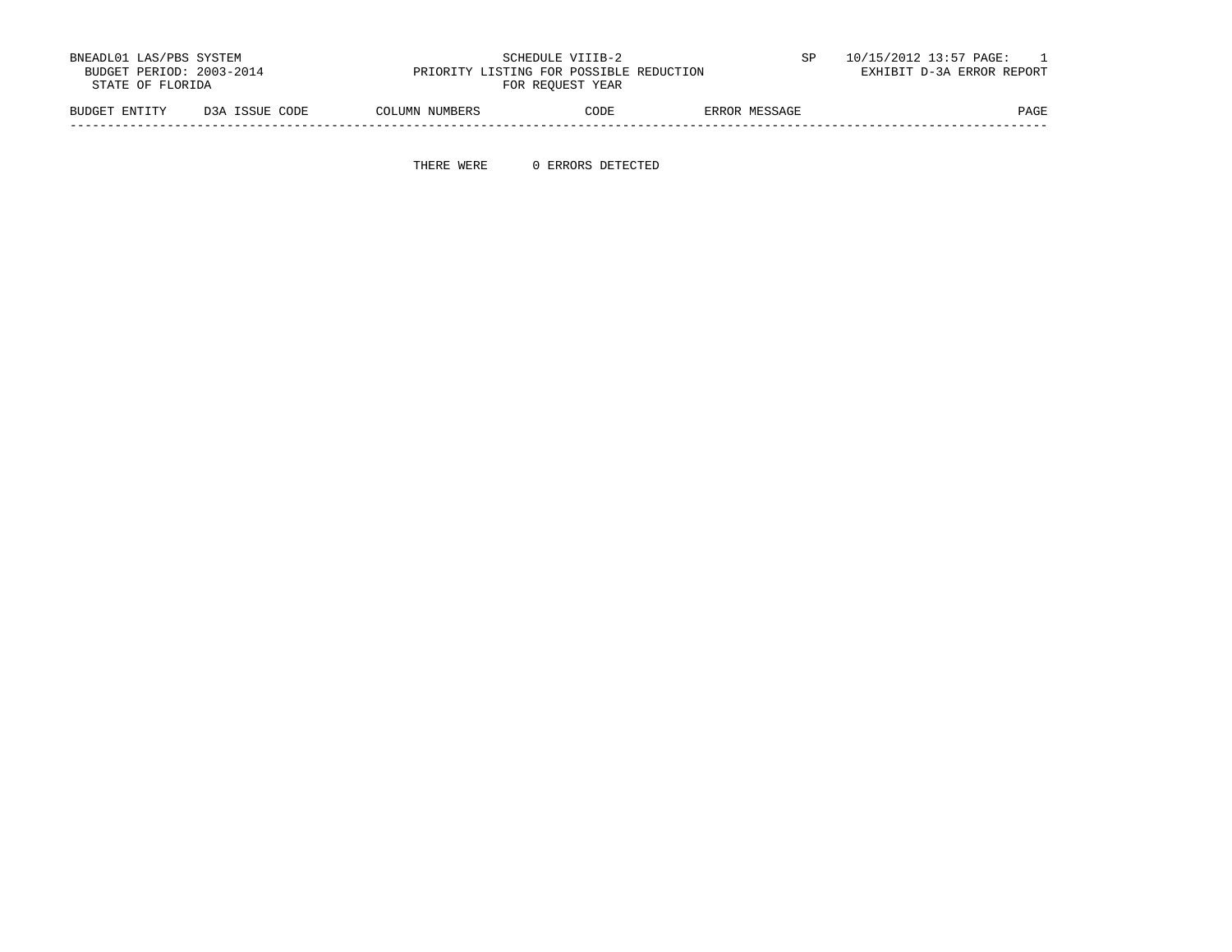| BNEADL01 LAS/PBS SYSTEM<br>BUDGET PERIOD: 2003-2014<br>STATE OF FLORIDA<br>---------------------<br>____________________________ |            |                               | PRIORITY LISTING FOR POSSIBLE REDUCTION | SCHEDULE VIIIB-2<br>FOR REQUEST YEAR |                                           | SP                   |              | 10/15/2012 13:57 PAGE:<br>1<br>EXHIBIT D-3A<br>DETAIL OF EXPENDITURES |
|----------------------------------------------------------------------------------------------------------------------------------|------------|-------------------------------|-----------------------------------------|--------------------------------------|-------------------------------------------|----------------------|--------------|-----------------------------------------------------------------------|
|                                                                                                                                  |            | COL A93                       |                                         |                                      |                                           |                      |              |                                                                       |
|                                                                                                                                  |            | SCH VIIIB-2                   |                                         |                                      |                                           |                      |              |                                                                       |
|                                                                                                                                  | REDUCTIONS |                               |                                         |                                      |                                           |                      |              |                                                                       |
|                                                                                                                                  |            | POS AMOUNT<br>--------------- |                                         |                                      |                                           |                      |              | CODES                                                                 |
|                                                                                                                                  |            |                               |                                         |                                      |                                           |                      |              |                                                                       |
| MANAGEMENT SRVCS, DEPT OF                                                                                                        |            |                               |                                         |                                      |                                           |                      |              | 72000000                                                              |
| PRG: SOUTHWOOD RES CENTER                                                                                                        |            |                               |                                         |                                      |                                           |                      |              | 72910000                                                              |
| SOUTHWOOD SHARED RES CTR                                                                                                         |            |                               |                                         |                                      |                                           |                      |              | 72910100                                                              |
| GOV OPERATIONS/SUPPORT<br>INFORMATION TECHNOLOGY                                                                                 |            |                               |                                         |                                      |                                           |                      |              | 16<br>1603.00.00.00                                                   |
|                                                                                                                                  |            |                               |                                         |                                      |                                           |                      |              |                                                                       |
| FUNDING REDUCTIONS                                                                                                               |            |                               |                                         |                                      |                                           |                      |              | 5200000                                                               |
| REDUCE SALARIES AND BENEFITS                                                                                                     |            |                               |                                         |                                      |                                           |                      |              |                                                                       |
| APPROPRIATION<br>SALARY RATE                                                                                                     |            |                               |                                         |                                      |                                           |                      |              | 5200010<br>000000                                                     |
| SALARY RATE $67,216-$                                                                                                            |            |                               |                                         |                                      |                                           |                      |              |                                                                       |
|                                                                                                                                  |            | ===============               |                                         |                                      |                                           |                      |              |                                                                       |
| SALARIES AND BENEFITS                                                                                                            |            |                               |                                         |                                      |                                           |                      |              | 010000                                                                |
|                                                                                                                                  | $4.00 -$   |                               |                                         |                                      |                                           |                      |              |                                                                       |
| WORKING CAPITAL TRUST FUND-STATE                                                                                                 |            | $116.544-$                    |                                         |                                      |                                           |                      |              | 2792 1                                                                |
|                                                                                                                                  |            | ===============               |                                         |                                      |                                           |                      |              |                                                                       |
| TOTAL: REDUCE SALARIES AND BENEFITS                                                                                              |            |                               |                                         |                                      |                                           |                      |              | 5200010                                                               |
| APPROPRIATION                                                                                                                    |            |                               |                                         |                                      |                                           |                      |              |                                                                       |
| TOTAL POSITIONS 4.00-                                                                                                            |            |                               |                                         |                                      |                                           |                      |              |                                                                       |
| TOTAL ISSUE                                                                                                                      |            | $116,544-$                    |                                         |                                      |                                           |                      |              |                                                                       |
| TOTAL SALARY RATE 67,216-                                                                                                        |            |                               |                                         |                                      |                                           |                      |              |                                                                       |
|                                                                                                                                  |            |                               |                                         |                                      |                                           |                      |              |                                                                       |
|                                                                                                                                  |            |                               |                                         |                                      |                                           |                      |              |                                                                       |
| AGENCY ISSUE NARRATIVE:                                                                                                          |            |                               |                                         |                                      |                                           |                      |              |                                                                       |
| SCH VIIIB-2 NARR 13-14 NARRATIVE:                                                                                                |            |                               |                                         |                                      | IT COMPONENT? NO                          |                      |              |                                                                       |
| PRIORITY #01                                                                                                                     |            |                               |                                         |                                      |                                           |                      |              |                                                                       |
| This issue proposes to eliminate 4 vacant clerk positions within the SSRC. In an effort to recruit highly skilled staff,         |            |                               |                                         |                                      |                                           |                      |              |                                                                       |
| these position's budget and rate were harvested to support key services. At this time, this reduction would have minimal         |            |                               |                                         |                                      |                                           |                      |              |                                                                       |
| impact on SSRC's ability to provide enterprise information technology services.                                                  |            |                               |                                         |                                      |                                           |                      |              |                                                                       |
|                                                                                                                                  |            |                               |                                         |                                      |                                           |                      |              |                                                                       |
|                                                                                                                                  |            |                               |                                         |                                      |                                           |                      |              |                                                                       |
| POSITION DETAIL OF SALARIES AND BENEFITS:                                                                                        |            |                               |                                         |                                      |                                           |                      |              |                                                                       |
|                                                                                                                                  |            |                               |                                         |                                      |                                           |                      |              | LAPSE LAPSED SALARIES                                                 |
|                                                                                                                                  |            |                               |                                         |                                      | FTE BASE RATE ADDITIVES BENEFITS SUBTOTAL |                      |              | % AND BENEFITS                                                        |
|                                                                                                                                  |            |                               |                                         |                                      |                                           |                      |              |                                                                       |
| A93 - SCH VIIIB-2 REDUCTIONS                                                                                                     |            |                               |                                         |                                      |                                           |                      |              |                                                                       |
| CHANGES TO CURRENTLY AUTHORIZED POSITIONS                                                                                        |            |                               |                                         |                                      |                                           |                      |              |                                                                       |
| 0001 CLERK                                                                                                                       |            |                               |                                         |                                      |                                           |                      |              |                                                                       |
| 83814 001                                                                                                                        |            | $1.00-$                       | $16,804-$                               |                                      |                                           | $12,332-29,136-0.00$ |              | 29,136-                                                               |
| 83816 001                                                                                                                        |            | $1.00 -$                      | $16,804-$                               |                                      | 12,332-                                   |                      | 29,136- 0.00 | 29,136-                                                               |
| 83823 001                                                                                                                        |            | $1.00 -$                      | $16,804-$                               |                                      | 12,332-                                   |                      | 29,136-0.00  | 29,136-                                                               |
| 83825 001                                                                                                                        |            | $1.00-$                       | $16,804-$                               |                                      | 12,332-                                   |                      | 29,136- 0.00 | 29,136-                                                               |
|                                                                                                                                  |            |                               |                                         |                                      |                                           |                      |              |                                                                       |
|                                                                                                                                  |            |                               |                                         |                                      |                                           |                      |              |                                                                       |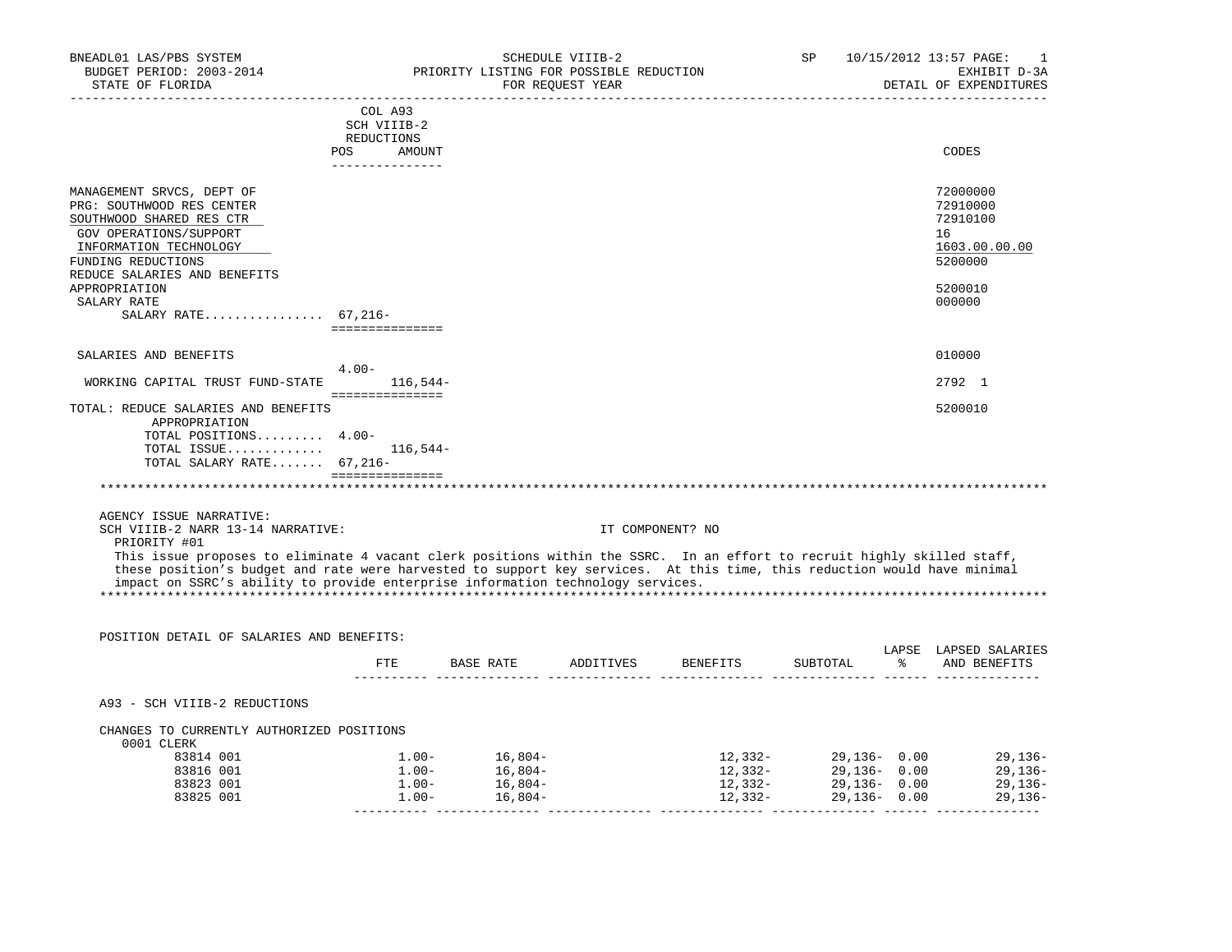| BNEADL01 LAS/PBS SYSTEM<br>BUDGET PERIOD: 2003-2014<br>STATE OF FLORIDA<br>__________________                                                                                                                                                                                                                                                                                                                                                                                                                                                                                                                              |                                                                   | PRIORITY LISTING FOR POSSIBLE REDUCTION | SCHEDULE VIIIB-2<br>FOR REOUEST YEAR<br>______________________ |                                  | SP                 |   | 10/15/2012 13:57 PAGE:<br>2<br>EXHIBIT D-3A<br>DETAIL OF EXPENDITURES |
|----------------------------------------------------------------------------------------------------------------------------------------------------------------------------------------------------------------------------------------------------------------------------------------------------------------------------------------------------------------------------------------------------------------------------------------------------------------------------------------------------------------------------------------------------------------------------------------------------------------------------|-------------------------------------------------------------------|-----------------------------------------|----------------------------------------------------------------|----------------------------------|--------------------|---|-----------------------------------------------------------------------|
| POS                                                                                                                                                                                                                                                                                                                                                                                                                                                                                                                                                                                                                        | COL A93<br>SCH VIIIB-2<br>REDUCTIONS<br>AMOUNT<br>_______________ |                                         |                                                                |                                  |                    |   | CODES                                                                 |
| MANAGEMENT SRVCS, DEPT OF<br>PRG: SOUTHWOOD RES CENTER<br>SOUTHWOOD SHARED RES CTR<br>GOV OPERATIONS/SUPPORT<br>INFORMATION TECHNOLOGY<br>FUNDING REDUCTIONS<br>REDUCE SALARIES AND BENEFITS                                                                                                                                                                                                                                                                                                                                                                                                                               |                                                                   |                                         |                                                                |                                  |                    |   | 72000000<br>72910000<br>72910100<br>16<br>1603.00.00.00<br>5200000    |
| APPROPRIATION                                                                                                                                                                                                                                                                                                                                                                                                                                                                                                                                                                                                              |                                                                   |                                         |                                                                |                                  |                    |   | 5200010                                                               |
| POSITION DETAIL OF SALARIES AND BENEFITS:                                                                                                                                                                                                                                                                                                                                                                                                                                                                                                                                                                                  |                                                                   |                                         |                                                                | FTE BASE RATE ADDITIVES BENEFITS | SUBTOTAL           | ိ | LAPSE LAPSED SALARIES<br>AND BENEFITS                                 |
| A93 - SCH VIIIB-2 REDUCTIONS<br>CHANGES TO CURRENTLY AUTHORIZED POSITIONS<br>TOTALS FOR ISSUE BY FUND<br>2792 WORKING CAPITAL TRUST FUND                                                                                                                                                                                                                                                                                                                                                                                                                                                                                   |                                                                   |                                         |                                                                |                                  |                    |   | 116,544–<br>______________                                            |
|                                                                                                                                                                                                                                                                                                                                                                                                                                                                                                                                                                                                                            |                                                                   | $4.00 - 67.216 -$                       |                                                                |                                  | 49,328 - 116,544 - |   | $116.544-$<br>==============                                          |
| REDUCE EXPENSES APPROPRIATION<br><b>EXPENSES</b>                                                                                                                                                                                                                                                                                                                                                                                                                                                                                                                                                                           |                                                                   |                                         |                                                                |                                  |                    |   | 5200020<br>040000                                                     |
| WORKING CAPITAL TRUST FUND-STATE 251,000-                                                                                                                                                                                                                                                                                                                                                                                                                                                                                                                                                                                  |                                                                   |                                         |                                                                |                                  |                    |   | 2792 1                                                                |
|                                                                                                                                                                                                                                                                                                                                                                                                                                                                                                                                                                                                                            | -----------------                                                 |                                         |                                                                |                                  |                    |   |                                                                       |
| AGENCY ISSUE NARRATIVE:<br>SCH VIIIB-2 NARR 13-14 NARRATIVE:<br>PRIORITY #02<br>This issue proposes reductions in the expense category. This reduction would have a significant impact on the SSRC's<br>ability to provide enterprise information technology services. Impact eliminates any ability to respond to<br>unforeseeable operational needs and/or demands of an expanding data center, to mitigate operational, maintenance, and<br>licensing issues discovered during data center consolidation, normal operational efforts, as well as responsiveness to<br>agency customer requests for additional services. |                                                                   |                                         | IT COMPONENT? NO                                               |                                  |                    |   |                                                                       |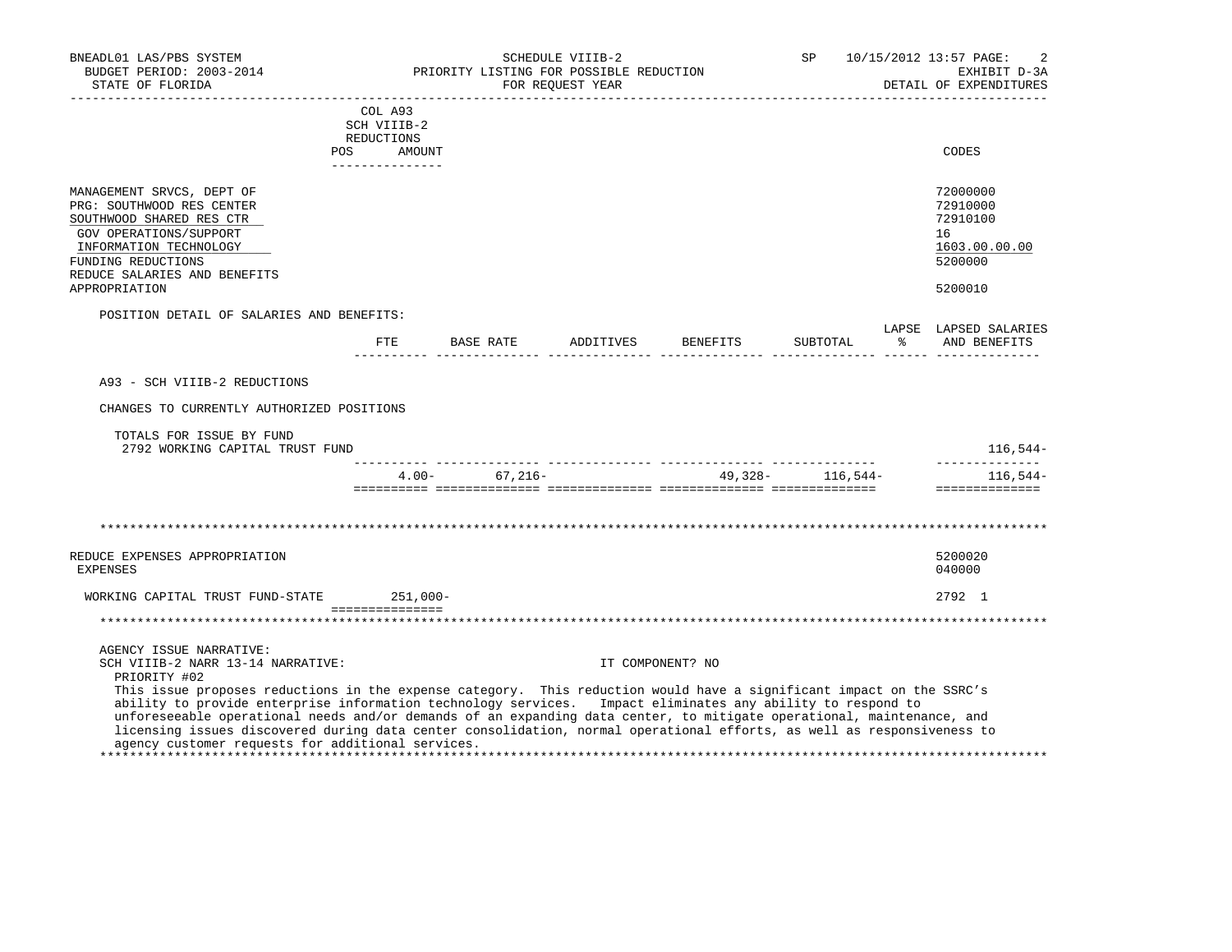| BNEADL01 LAS/PBS SYSTEM<br>STATE OF FLORIDA                                                                                                                                                                                                              | SCHEDULE VIIIB-2<br>BUDGET PERIOD: 2003-2014 PRIORITY LISTING FOR POSSIBLE REDUCTION<br>FOR REOUEST YEAR                                                                                                                                                                                                                                                                                                                                                                                          | SP 10/15/2012 13:57 PAGE:<br>3<br>EXHIBIT D-3A<br>DETAIL OF EXPENDITURES                          |
|----------------------------------------------------------------------------------------------------------------------------------------------------------------------------------------------------------------------------------------------------------|---------------------------------------------------------------------------------------------------------------------------------------------------------------------------------------------------------------------------------------------------------------------------------------------------------------------------------------------------------------------------------------------------------------------------------------------------------------------------------------------------|---------------------------------------------------------------------------------------------------|
| <b>POS</b>                                                                                                                                                                                                                                               | COL A93<br>SCH VIIIB-2<br>REDUCTIONS<br>AMOUNT                                                                                                                                                                                                                                                                                                                                                                                                                                                    | CODES                                                                                             |
| MANAGEMENT SRVCS, DEPT OF<br>PRG: SOUTHWOOD RES CENTER<br>SOUTHWOOD SHARED RES CTR<br>GOV OPERATIONS/SUPPORT<br>INFORMATION TECHNOLOGY<br>FUNDING REDUCTIONS<br>REDUCE CONTRACTED SERVICES<br>APPROPRIATION<br>SPECIAL CATEGORIES<br>CONTRACTED SERVICES |                                                                                                                                                                                                                                                                                                                                                                                                                                                                                                   | 72000000<br>72910000<br>72910100<br>16<br>1603.00.00.00<br>5200000<br>5200030<br>100000<br>100777 |
| WORKING CAPITAL TRUST FUND-STATE 1,085,000-                                                                                                                                                                                                              | ---------------                                                                                                                                                                                                                                                                                                                                                                                                                                                                                   | 2792 1                                                                                            |
|                                                                                                                                                                                                                                                          |                                                                                                                                                                                                                                                                                                                                                                                                                                                                                                   |                                                                                                   |
| AGENCY ISSUE NARRATIVE:<br>SCH VIIIB-2 NARR 13-14 NARRATIVE:<br>PRIORITY #03                                                                                                                                                                             | IT COMPONENT? NO                                                                                                                                                                                                                                                                                                                                                                                                                                                                                  |                                                                                                   |
| agency customer requests for additional services.                                                                                                                                                                                                        | This issue proposes reductions in the contracted services category. This reduction would have a significant impact on<br>the SSRC's ability to provide enterprise information technology services. Impact eliminates any ability to respond to<br>unforeseeable operational needs and/or demands of an expanding data center, to mitigate operational, maintenance, and<br>licensing issues discovered during data center consolidation, normal operational efforts, as well as responsiveness to |                                                                                                   |
| TOTAL: INFORMATION TECHNOLOGY                                                                                                                                                                                                                            |                                                                                                                                                                                                                                                                                                                                                                                                                                                                                                   | 1603.00.00.00                                                                                     |
| BY FUND TYPE                                                                                                                                                                                                                                             | $4.00 -$                                                                                                                                                                                                                                                                                                                                                                                                                                                                                          |                                                                                                   |
| TRUST FUNDS                                                                                                                                                                                                                                              | 1,452,544-                                                                                                                                                                                                                                                                                                                                                                                                                                                                                        | 2000                                                                                              |

SALARY RATE................ 67,216-

===============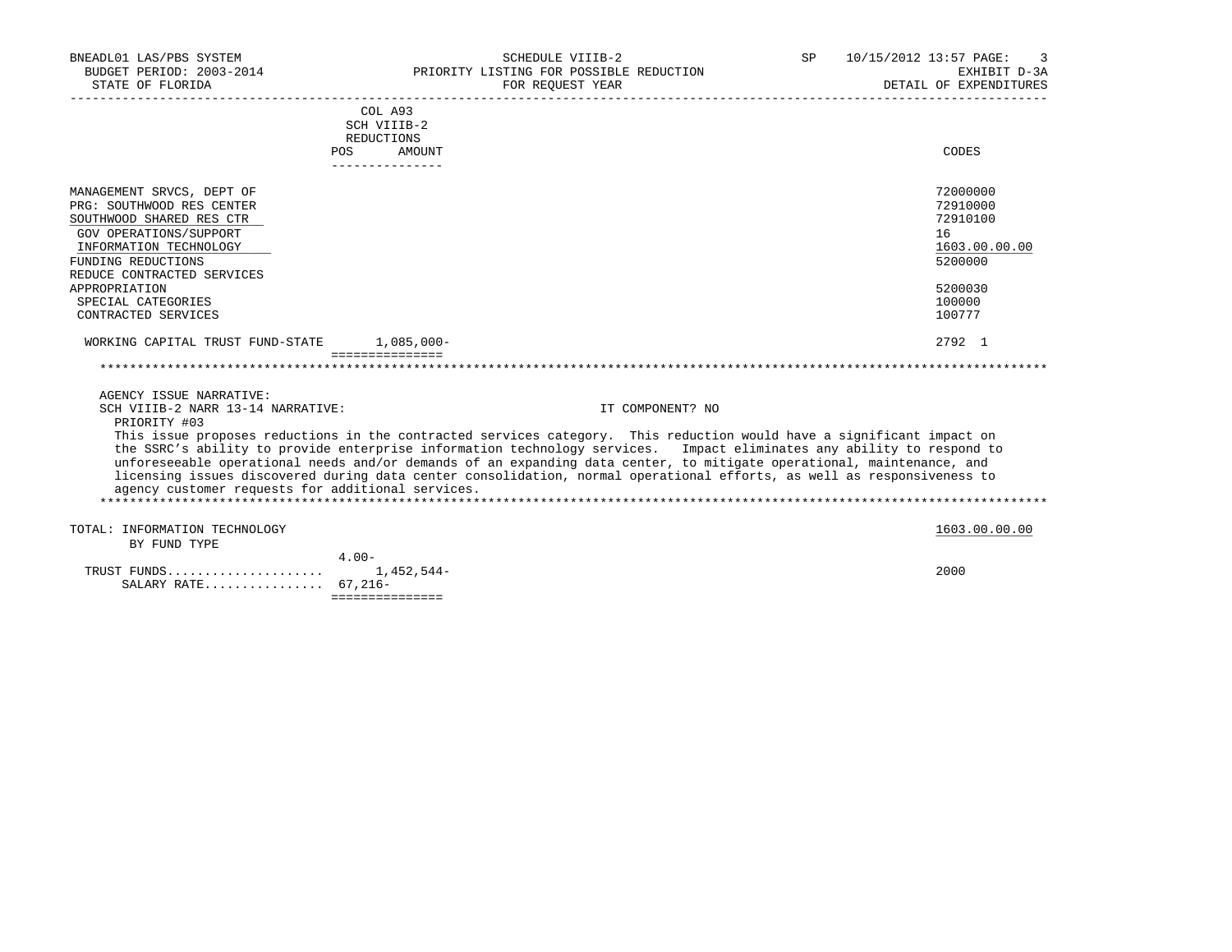| NEADLP01<br>BUDGET PERIOD: 2003-2014                                                                                                                                                                                                                         |                                                                                                                                                                                                                                                                                                                                                                                                                                              | STATISTICAL INFORMATION<br>EXHIBIT A, D AND D-3A LIST REQUEST |       | $10/15/2012$ $13:57$<br>BLB 72<br>SP<br>PAGE:<br>1 |
|--------------------------------------------------------------------------------------------------------------------------------------------------------------------------------------------------------------------------------------------------------------|----------------------------------------------------------------------------------------------------------------------------------------------------------------------------------------------------------------------------------------------------------------------------------------------------------------------------------------------------------------------------------------------------------------------------------------------|---------------------------------------------------------------|-------|----------------------------------------------------|
|                                                                                                                                                                                                                                                              | SAVE INITIALS: SAVE DEPARTMENT: 07 SAVE ID: S8B2 SAVE TITLE: SCHEDULE VIIIB-2**LBR FORMAT**                                                                                                                                                                                                                                                                                                                                                  |                                                               |       |                                                    |
| DATA SELECTIONS **                                                                                                                                                                                                                                           |                                                                                                                                                                                                                                                                                                                                                                                                                                              |                                                               |       |                                                    |
| REPORT OPTION 1 - Exhibit A, D and D-3A                                                                                                                                                                                                                      |                                                                                                                                                                                                                                                                                                                                                                                                                                              |                                                               |       |                                                    |
| COLUMN: A93<br>CALCULATE DIFFERENCE ONLY (Y/N): N THAT EXCEED:<br>INCLUDE (Y/N) FTE: Y<br>REPORT TOTAL:<br>REPORT: NO TOTAL                                                                                                                                  | SALARY RATE: Y POSITION DATA: Y                                                                                                                                                                                                                                                                                                                                                                                                              |                                                               | CODES |                                                    |
| BUDGET ENTITY OR GROUP/ACCUMULATION LEVEL (0=MERGE, 1=LEVEL 1, 2=LEVEL 2, 3=LEVEL 3, 4=LOWEST LEVEL)<br>$1-7:$ $4$<br>$8 - 14:$<br>$22 - 27:$ _____________________<br>EXCLUDE:<br>BUDGET ENTITY TOTALS:                                                     | $\frac{1}{2}$ and $\frac{1}{2}$ and $\frac{1}{2}$ and $\frac{1}{2}$ and $\frac{1}{2}$ and $\frac{1}{2}$ and $\frac{1}{2}$ and $\frac{1}{2}$<br>$\frac{1}{2}$ and $\frac{1}{2}$ and $\frac{1}{2}$ and $\frac{1}{2}$ and $\frac{1}{2}$ and $\frac{1}{2}$ and $\frac{1}{2}$ and $\frac{1}{2}$ and $\frac{1}{2}$ and $\frac{1}{2}$ and $\frac{1}{2}$ and $\frac{1}{2}$ and $\frac{1}{2}$ and $\frac{1}{2}$ and $\frac{1}{2}$ and $\frac{1}{2}$ a |                                                               |       |                                                    |
| LEVEL 1: NO TOTAL<br>LEVEL 2: NO TOTAL<br>LEVEL 3: NO TOTAL                                                                                                                                                                                                  |                                                                                                                                                                                                                                                                                                                                                                                                                                              |                                                               |       |                                                    |
| LOWEST LEVEL: BY FUND TYPE                                                                                                                                                                                                                                   |                                                                                                                                                                                                                                                                                                                                                                                                                                              |                                                               |       |                                                    |
| PROGRAM COMPONENT/ACCUMULATION LEVEL (1, 2, 3, 4 OR 5 FOR 2, 4, 6, 8 OR 10 DIGITS, 0=MERGED):<br>PROGRAM COMPONENT: 5                                                                                                                                        |                                                                                                                                                                                                                                                                                                                                                                                                                                              |                                                               |       |                                                    |
| PROGRAM COMPONENT TOTAL:<br>POLICY AREA: NO TOTAL<br>PROGRAM COMPONENT: BY FUND TYPE                                                                                                                                                                         |                                                                                                                                                                                                                                                                                                                                                                                                                                              |                                                               |       |                                                    |
| ISSUE CODE OR GROUP/ACCUMULATION LEVEL (1, 2 OR 3 FOR 1, 3 OR 7 CHARACTERS, 0=MERGED):<br>ISSUE CODE OR GROUP: $\frac{3}{2}$ $\frac{1}{2}$ $\frac{1}{2}$ $\frac{1}{2}$ $\frac{1}{2}$ $\frac{1}{2}$ $\frac{1}{2}$ $\frac{1}{2}$ $\frac{1}{2}$<br>ISSUE TOTAL: |                                                                                                                                                                                                                                                                                                                                                                                                                                              |                                                               |       |                                                    |
| SUMMARY: NO TOTAL<br>DETAIL: LINE TOTAL                                                                                                                                                                                                                      |                                                                                                                                                                                                                                                                                                                                                                                                                                              |                                                               |       |                                                    |
| APPROPRIATION CATEGORY OR GROUP/ACCUMULATION LEVEL (1=MAJOR, 2=MINOR, 0=MERGED):                                                                                                                                                                             |                                                                                                                                                                                                                                                                                                                                                                                                                                              |                                                               |       |                                                    |
| INCLUDE FCO (Y/N): Y APPROPRIATION CATEGORY TITLE (S=SHORT, L=LONG): S<br>APPROPRIATION CATEGORY TOTAL:                                                                                                                                                      |                                                                                                                                                                                                                                                                                                                                                                                                                                              |                                                               |       |                                                    |
|                                                                                                                                                                                                                                                              | MAJOR: NO TOTAL<br>MINOR: BY DETAIL FUND                                                                                                                                                                                                                                                                                                                                                                                                     |                                                               |       |                                                    |
| ITEMIZATION OF EXPENDITURE:<br>ACCUMULATION LEVEL (1=OPE/FCO, 2=IOE, 0=MERGE): 0<br>ITEMIZATION OF EXPENDITURE TOTAL:                                                                                                                                        |                                                                                                                                                                                                                                                                                                                                                                                                                                              |                                                               |       |                                                    |
| ITEMIZATION OF EXPENDITURE: NO TOTAL                                                                                                                                                                                                                         |                                                                                                                                                                                                                                                                                                                                                                                                                                              |                                                               |       |                                                    |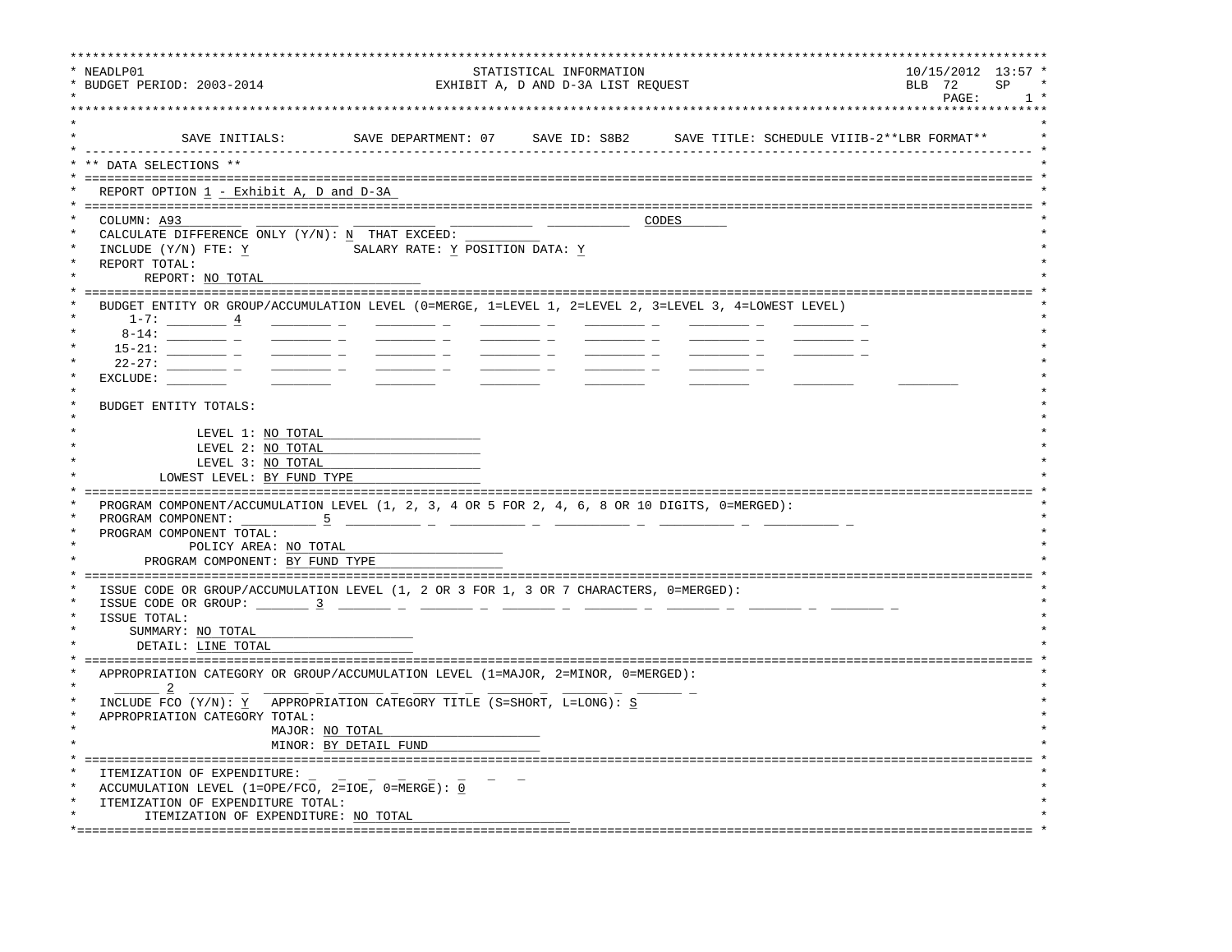| * NEADLP01                                  |                                                             | STATISTICAL INFORMATION            | $10/15/2012$ 13:57 * |
|---------------------------------------------|-------------------------------------------------------------|------------------------------------|----------------------|
| * BUDGET PERIOD: 2003-2014                  |                                                             | EXHIBIT A, D AND D-3A LIST REQUEST | BLB 72<br>SP         |
|                                             |                                                             |                                    | PAGE:<br>$2 *$       |
|                                             |                                                             |                                    |                      |
| FUND GROUPS SET: OR FUND:                   |                                                             |                                    |                      |
| $\star$<br>FUNDING SOURCE IDENTIFIER:       |                                                             |                                    |                      |
| REPORT BY FSI (Y/N): Y                      |                                                             |                                    |                      |
|                                             |                                                             |                                    |                      |
|                                             |                                                             |                                    |                      |
| DEPARTMENT NARRATIVE SET:                   |                                                             |                                    |                      |
| BUDGET ENTITY NARRATIVE SET:                |                                                             |                                    |                      |
| $\star$<br>ISSUE/ACTIVITY NARRATIVE SET: A5 |                                                             |                                    |                      |
| $\star$                                     |                                                             |                                    |                      |
| $\star$                                     | INCLUDE PROGRAM COMPONENT NARRATIVE (Y/N): N                |                                    |                      |
|                                             |                                                             |                                    |                      |
| ** FORMATTING **                            |                                                             |                                    |                      |
|                                             |                                                             |                                    |                      |
| REPORT HEADING:                             | SCHEDULE VIIIB-2                                            |                                    |                      |
|                                             | PRIORITY LISTING FOR POSSIBLE REDUCTION                     |                                    |                      |
|                                             |                                                             |                                    |                      |
|                                             | FOR REOUEST YEAR                                            |                                    |                      |
|                                             |                                                             |                                    |                      |
| PAGE BREAKS: LOWEST LEVEL PRC               |                                                             |                                    |                      |
| $\star$                                     | (LEVEL 1, LEVEL 2, LEVEL 3, LOWEST LEVEL,                   |                                    |                      |
| IOE, GRP, PRC, SIS, ISC)                    |                                                             |                                    |                      |
|                                             |                                                             |                                    |                      |
| PRINT COLUMN CODES (Y/N): Y                 |                                                             |                                    |                      |
| $\star$                                     | SORT OPTIONS: DEPARTMENT/BUDGET ENTITY (C=CODE, T=TITLE): C |                                    |                      |
| $\star$                                     | PROGRAM COMPONENT (C=CODE, T=TITLE): C                      |                                    |                      |
|                                             |                                                             |                                    |                      |
| TOTAL RECORDS READ FROM SORT:               |                                                             |                                    |                      |
| TOTAL RECORDS READ FROM CARD:               | 44                                                          |                                    |                      |
| TOTAL RECORDS READ FROM PAF:                |                                                             |                                    |                      |
| $\star$<br>TOTAL RECORDS READ FROM OAF:     |                                                             |                                    |                      |
| $\star$<br>TOTAL RECORDS READ FROM IEF:     |                                                             |                                    |                      |
| $\star$<br>TOTAL RECORDS READ FROM BGF:     |                                                             |                                    |                      |
| $\star$<br>TOTAL RECORDS READ FROM BEF:     |                                                             |                                    |                      |
| $\star$<br>TOTAL RECORDS READ FROM PCF:     |                                                             |                                    |                      |
| $\ast$                                      |                                                             |                                    |                      |
| TOTAL RECORDS READ FROM ICF:<br>$\star$     |                                                             |                                    |                      |
| TOTAL RECORDS READ FROM INF:<br>$\star$     | 16                                                          |                                    |                      |
| TOTAL RECORDS READ FROM ACF:                |                                                             |                                    |                      |
| $\star$<br>TOTAL RECORDS READ FROM FCF:     | 2                                                           |                                    |                      |
| $\star$<br>TOTAL RECORDS READ FROM FSF:     | 10                                                          |                                    |                      |
| $\star$<br>TOTAL RECORDS READ FROM PCN:     |                                                             |                                    |                      |
| TOTAL RECORDS READ FROM BEN:                |                                                             |                                    |                      |
| $\star$<br>TOTAL RECORDS READ FROM DPC:     |                                                             |                                    |                      |
| $\star$<br>TOTAL RECORDS IN ERROR:          |                                                             |                                    |                      |
| ********************************            |                                                             |                                    |                      |